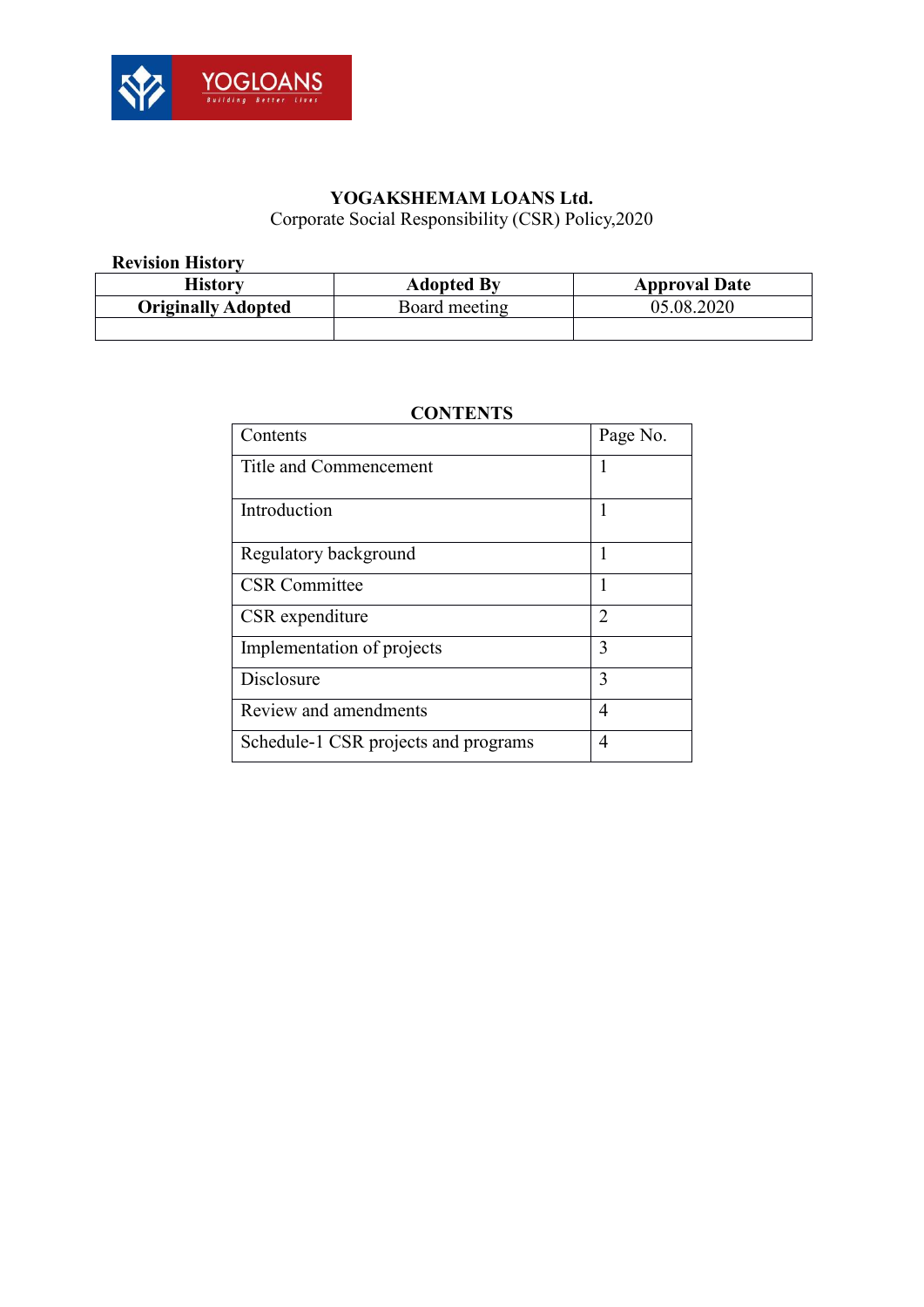#### **1. Title and commencement**

YOGLOA

This policy will be called as **Corporate Social Responsibility policy,2020** (Hereafter referred to as CSR Policy) and it will come into force from the date on which the Board approves the same.

### **2. Introduction**

The company sincerely believe that its development and social developments are interdependent. As the organisation grows with its routes deep in to the socio economic ecosystem of its periphery, it shall consciously contribute within its own resources and capabilities for the wellbeing and sustainability of the social organs. The policy is framed with an objective to structure its responsibilities to the society and to act as the guiding principles in its endeavour to support on projects and programs of social relevance. This policy shall also meet the statutory/ regulatory expectations from time to time.

### **3. Regulatory back ground**

Section 135 of the Companies Act, 2013 (hereafter referred to as the 'Act') provides that every company having net worth of rupees five hundred crore or more, or turnover of rupees one thousand crore or more or a net profit of rupees five crore or more during the immediately preceding financial year shall constitute a Corporate Social Responsibility Committee of the Board. It also provides that the Corporate Social Responsibility Committee shall formulate and recommend to the Board, a Corporate Social Responsibility Policy which shall indicate the activities to be undertaken by the company. Since the company has earned a net profit of rupees five crores for the year ended on 31st March 2020, the provisions of Section 135 became applicable and hence this policy.

## **4. CSR Committee**

- a) Pursuant to the provisions of Section 135 (1) and all other applicable provisions of the ACT, or Rules made thereunder, the Board shall constitute a committee consisting of such number of executive, non-executive and independent directors from time to time.
- b) The Chairman of the Committee shall be the Managing Director and CEO.
- c) The Secretary of the Committee shall be the Company Secretary.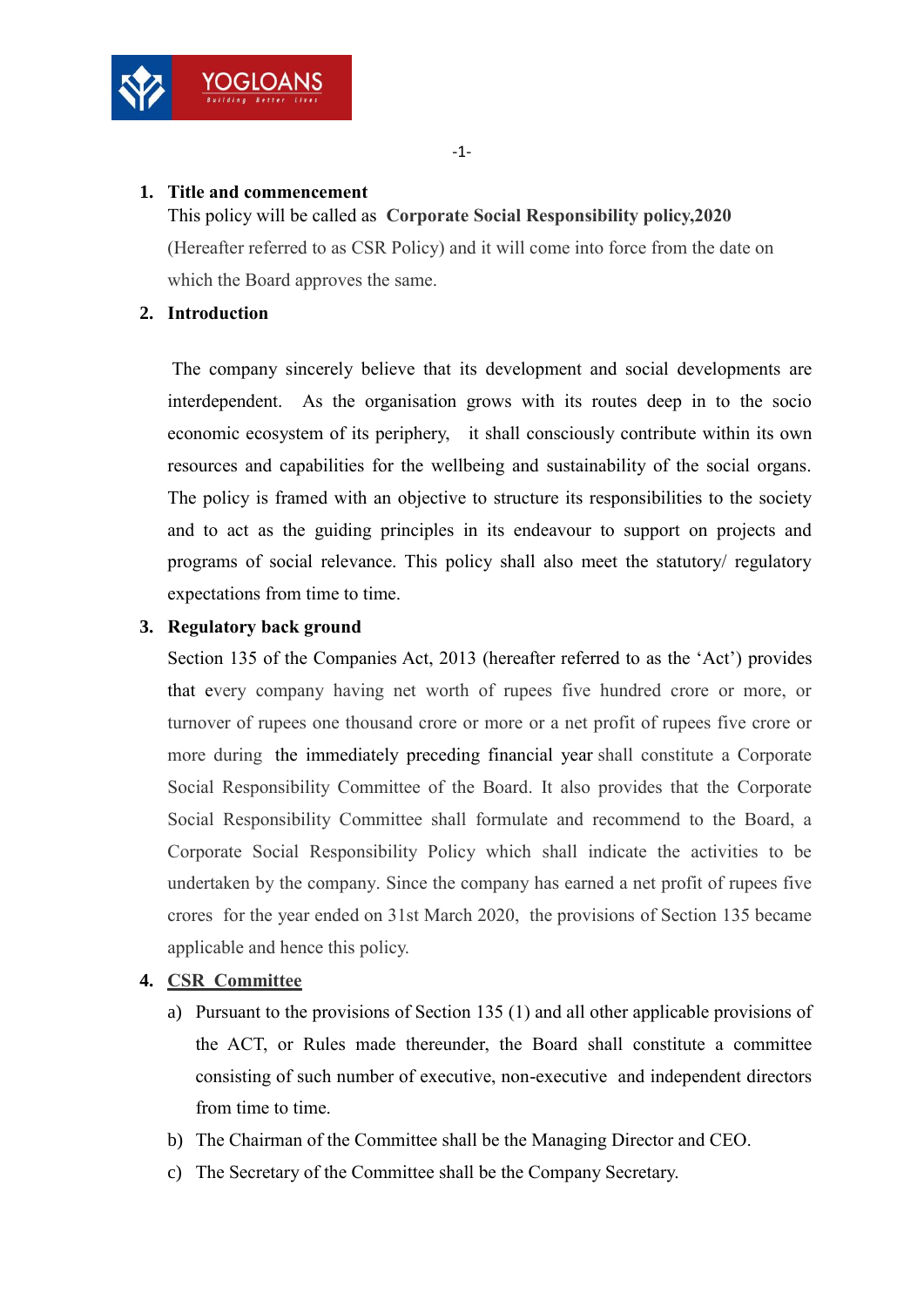

- d) Roles and responsibilities of the Committee.
	- i. Formulate and recommend to the Board, a Corporate Social Responsibility Policy which shall indicate the activities to be undertaken by the company in areas or subject, specified in Schedule VII of the Companies Act,2013.
	- ii. Recommend the amount of expenditure to be incurred on the activities referred to in clause (i); and
	- iii.Monitor the implementation of the CSR Policy of the company from time to time.
	- iv. Evaluate the status/ progress of various CSR projects or programs the company has undertaken at periodical intervals as it may deem fit.
	- v. Selection of implementation agency, wherever required, for any project or programs where the company requires expertise in the execution of such project/programs.
	- vi. Such other functions as may be delegated to it by the Board from time to time.

# **5. CSR Expenditure**

- i. According to the provisions of Section 135 (5) of the Act, read with the Companies (Social Responsibility Policy) Rules, 2014, the Board shall ensure that the company spends, in every financial year, at least *two per cent* of the average net profits of the company made during the *three immediately* preceding financial years in pursuance of this policy for any project or programs specified in Schedule I of the policy.
- ii. The company shall give preference to the local area and areas around it where it operates, for spending the amount earmarked for Corporate Social Responsibility activities( Local area for the purpose of this policy means and include the local area of its Corporate Office, branches or other representative offices and adjoining Corporation, Municipality or Panchayath as the case may be)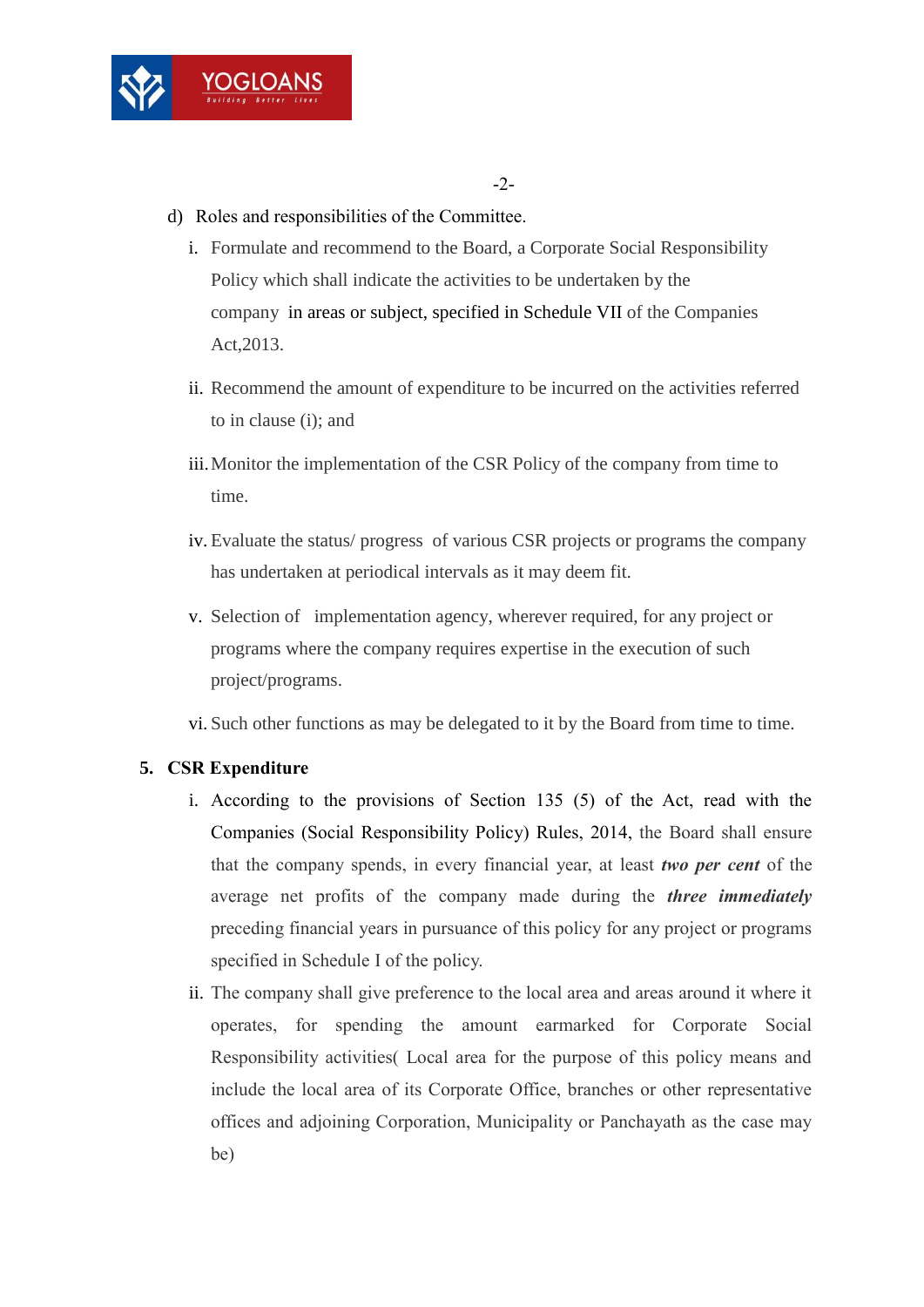

- iii.In case the specified amount is not expended in any financial year, the Board shall explain the reason for such failure in spending in the directors' report for the year. The amount not so expended shall be utilised in the next financial year.
- iv.The Board may at its discretion spend any amount towards CSR under any project or program covered in schedule-1 over and above the amount specified in sub clause (i) above and the excess so spent can be set off against the requirement in the subsequent years.
- v. In cases where a CSR project is of a continuing nature or the activities spread across two or more financial years the expenditure incurred in each financial year for the project or program can be considered as CSR activity of the company for that year.

### **6. Implementation of CSR projects**

- i. The Board may approve any project or program under this policy as recommended by the CSR Committee for implementation by the company. The long term objective of the company shall be to build up necessary capabilities to implement its CRS objectives.
- ii. The Board may also decide to undertake various CSR activities through a Company registered under Section -8 of the Act or any registered trust or a registered society established by the company.
- iii.The Board may also undertake activities through companies, trusts or societies established by Central or State Governments.
- iv.Where CSR activities are approved to be undertaken through companies, trusts or societies other than those mentioned in sub clause (ii)  $\&$  (iii), the Board shall ensure that such companies, trusts, societies have an established track record of three years in undertaking same or similar projects or programs.

#### **7. Disclosures**

The Board shall make appropriate disclosures in respect of this policy and the CSR activities the company has undertaken in each financial year in its report as required under the Companies Act, 2013 or the rules made thereunder. The policy shall be displayed in the website of the company.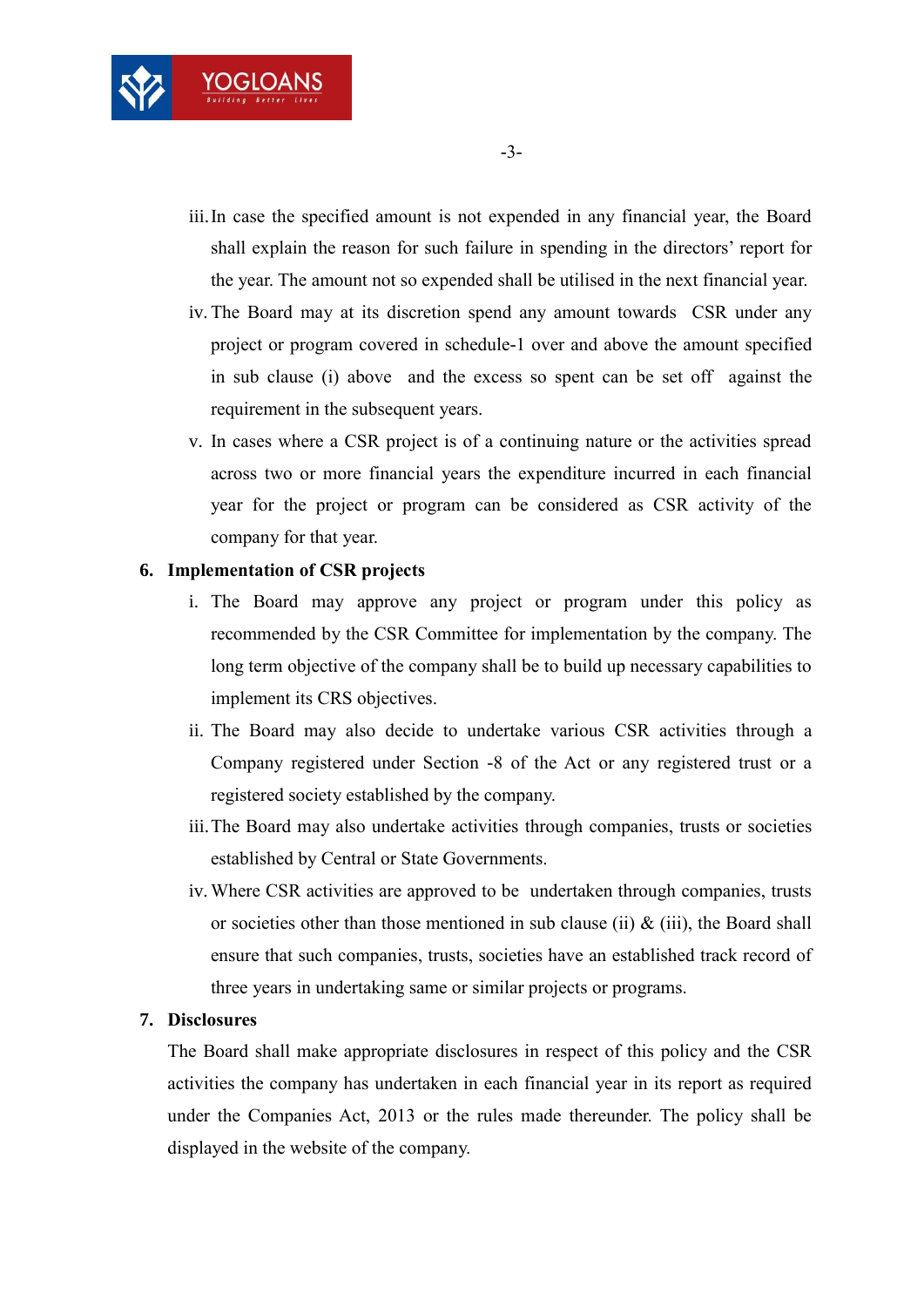

# **8. Review and amendments**

The Board may on the recommendation of the CSR Committee amend the policy and the amendment will become effective from the date of its approval by the Board.

# **Schedule-1**

|  | CSR Activities the Company my pursue |
|--|--------------------------------------|
|--|--------------------------------------|

| SI.          | <b>CSR</b> activities (Project/programs)              | <b>Remarks</b>                         |  |  |
|--------------|-------------------------------------------------------|----------------------------------------|--|--|
| No.          |                                                       |                                        |  |  |
| $\mathbf{1}$ | i)Eradicating hunger, poverty and malnutrition        | a. Includes financial supports         |  |  |
|              | ii) promoting health care including preventive health | to patients undergoing                 |  |  |
|              | care                                                  | critical illness, lifelong             |  |  |
|              | iii) sanitation including contribution to the Swatch  | medication, organ                      |  |  |
|              | Bharat Kosh set-up by the Central Government for the  | transplantations will form             |  |  |
|              | promotion of sanitation and making available safe     | part of the health care                |  |  |
|              | drinking water.                                       | initiatives of the company;            |  |  |
|              |                                                       | b. Financial aids to build up          |  |  |
|              |                                                       | infrastructure in primary              |  |  |
|              |                                                       | health centres, Govt.                  |  |  |
|              |                                                       | hospitals or laboratories              |  |  |
|              |                                                       | run/aided by Govt. or local            |  |  |
|              |                                                       | authorities including Covid-           |  |  |
|              |                                                       | 19 related infrastructures.            |  |  |
|              |                                                       | c. Financial support to care           |  |  |
|              |                                                       | homes, orphanages run by               |  |  |
|              |                                                       | reputed organisations as part          |  |  |
|              |                                                       | of poverty eradication                 |  |  |
|              |                                                       | initiatives of the company.            |  |  |
| 2.           | Promoting education, including special education and  | Includes financial aid to one          |  |  |
|              | employment enhancing vocation skills especially       | more causes either to<br><sub>or</sub> |  |  |
|              | among children, women, elderly and the differently    | individuals or to institutions         |  |  |
|              | abled and livelihood enhancement projects.            | engaged for the promotion of           |  |  |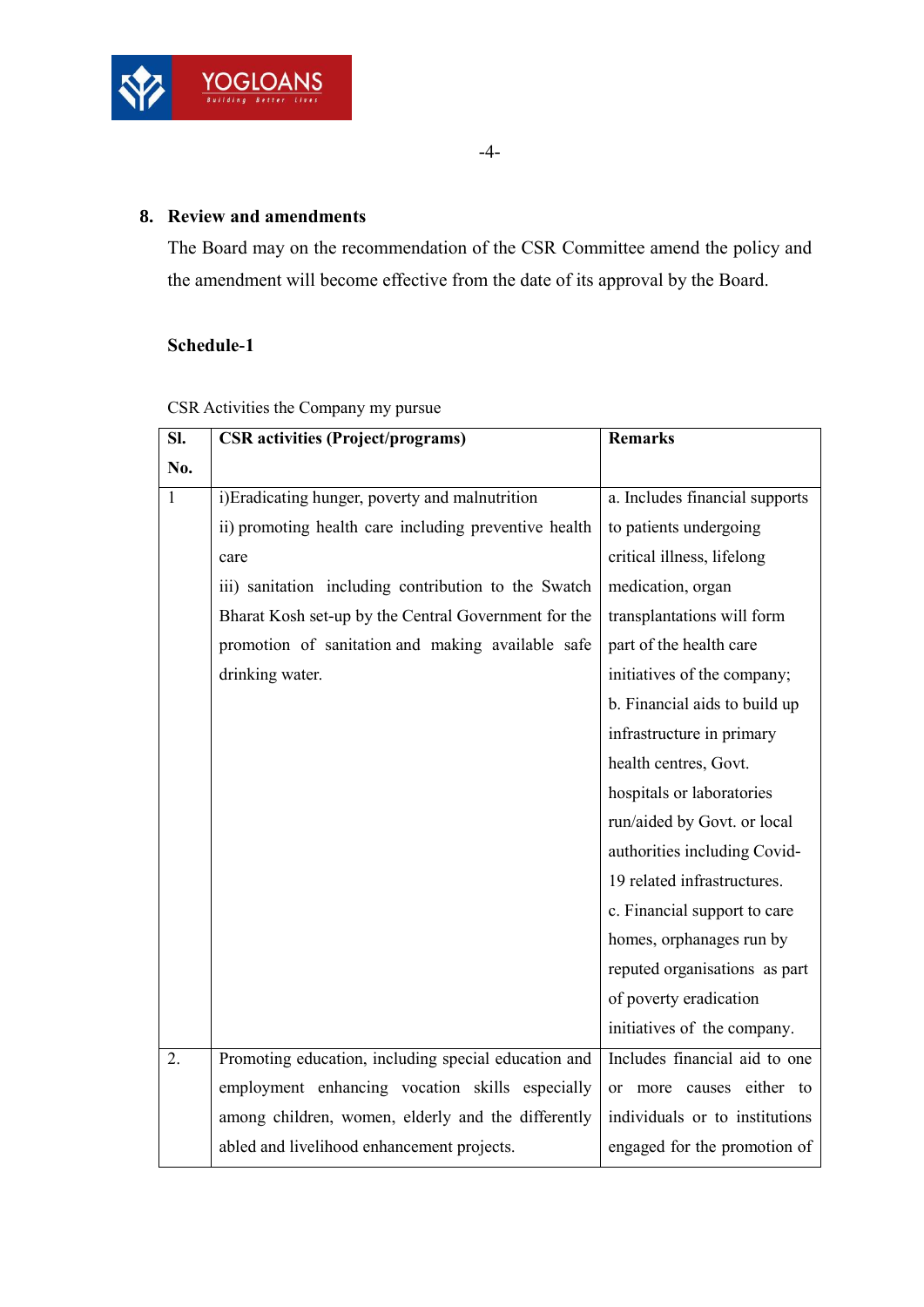

|    |                                                                 | one or more of such causes.    |  |
|----|-----------------------------------------------------------------|--------------------------------|--|
| 3. | i)Promoting gender equality, empowering women                   | a. Includes financial support  |  |
|    | ii)Setting up homes and hostels for women and                   | for building homes for         |  |
|    | orphans;                                                        | homeless women or senior       |  |
|    | iii) Setting up old age homes, day care centres and             | citizens for reducing social   |  |
|    | such other facilities for senior citizens and measures          | inequalities.                  |  |
|    | for reducing inequalities faced by socially and                 | b. Support in cash or kind to  |  |
|    | economically backward groups.                                   | economically weaker            |  |
|    |                                                                 | sections in the society as a   |  |
|    |                                                                 | measure of earning them        |  |
|    |                                                                 | regular lively hood.           |  |
| 4. | Ensuring environmental sustainability, ecological               |                                |  |
|    | balance, protection of flora and fauna, animal welfare,         |                                |  |
|    | agroforestry, conservation of natural resources and             |                                |  |
|    | maintaining quality of soil, air and water.                     |                                |  |
| 5. | i)protection of national heritage, art and culture              |                                |  |
|    | including restoration of buildings and sites of                 |                                |  |
|    | historical importance and works of art;                         |                                |  |
|    | setting up public libraries; promotion and<br>$\overline{11}$ ) |                                |  |
|    | development of traditional art and handicrafts;                 |                                |  |
| 6. | Measures for the benefit of armed forces veterans,              |                                |  |
|    | war widows and their dependents, Central Armed                  |                                |  |
|    | Police Forces (CAPF) and Central Para Military                  |                                |  |
|    | Forces (CPMF) veterans, and their dependents                    |                                |  |
|    | including widows.                                               |                                |  |
| 7. | sports, nationally<br>Training to<br>promote rural              | Includes financial support or  |  |
|    | recognised sports, Paralympic sports and Olympic                | sponsorships<br>for<br>sports  |  |
|    | sports                                                          | training of athletes or sports |  |
|    |                                                                 | events.                        |  |
| 8. | Contribution to the prime minister's national relief            |                                |  |
|    | fund <sup>8</sup> [or Prime Minister's Citizen Assistance and   |                                |  |
|    | Relief in Emergency Situations Fund (PM CARES                   |                                |  |
|    | Fund)] or any other fund set up by the central govt.            |                                |  |
|    | for socio economic development and relief and                   |                                |  |
|    | welfare of the schedule caste, tribes, other backward           |                                |  |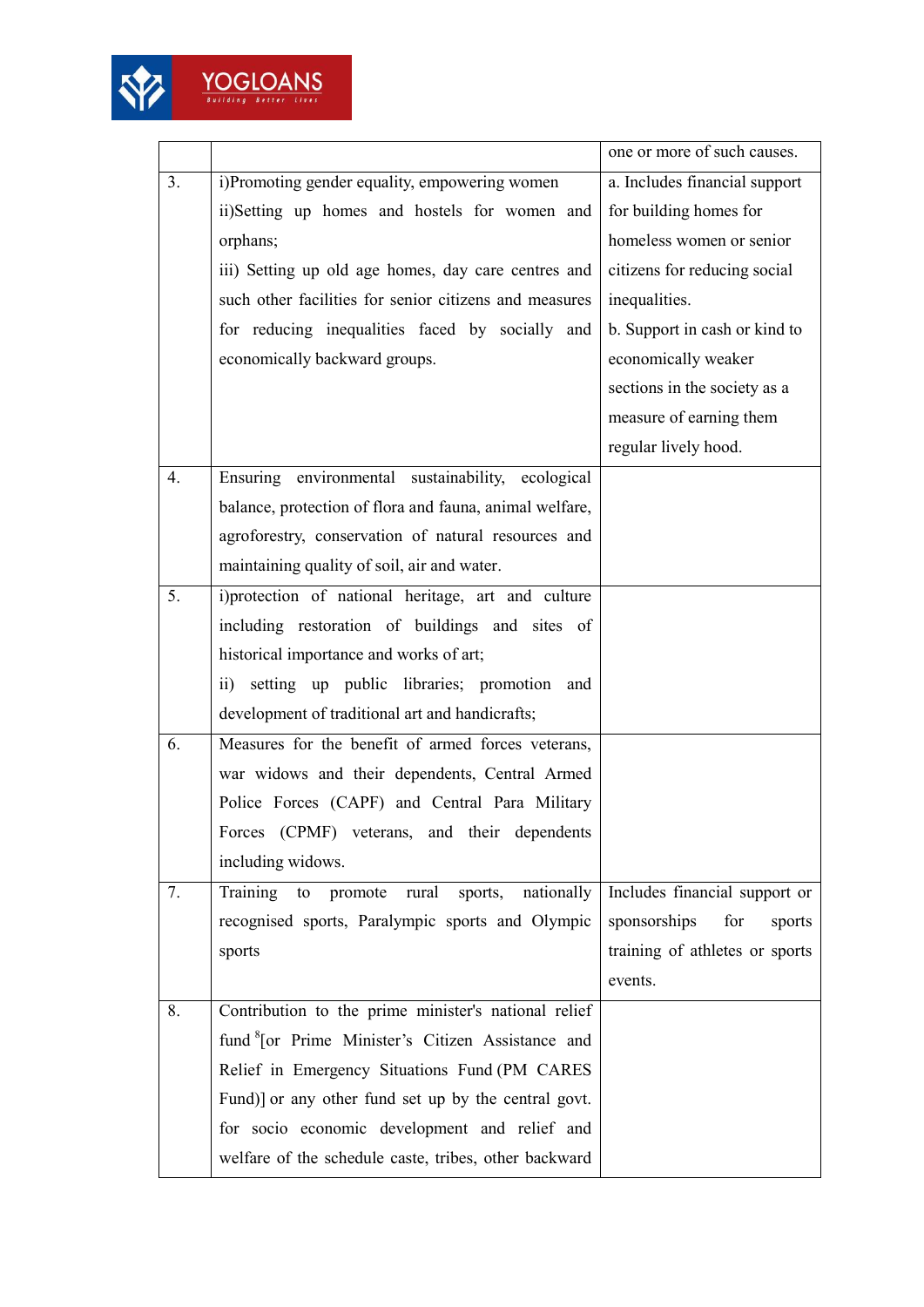

 $\frac{YOGLOANS}{\frac{9}{8 \times 100 \times 9} \times 0.0000 \times 10000}$ 

|            | classes, minorities and women;                                                                                                                                                                                                                                                                                                                                                                                                                                                                                                                                                                                                                                                                                                                                                                                                                                                                                                                                                                                                                                                                                                                                                                                    |                                |
|------------|-------------------------------------------------------------------------------------------------------------------------------------------------------------------------------------------------------------------------------------------------------------------------------------------------------------------------------------------------------------------------------------------------------------------------------------------------------------------------------------------------------------------------------------------------------------------------------------------------------------------------------------------------------------------------------------------------------------------------------------------------------------------------------------------------------------------------------------------------------------------------------------------------------------------------------------------------------------------------------------------------------------------------------------------------------------------------------------------------------------------------------------------------------------------------------------------------------------------|--------------------------------|
| 9.         | Contribution<br>incubators<br>research<br>to<br><sub>or</sub><br>and<br>development projects in the field of science,<br>technology, engineering and medicine, funded by the<br>Central Government or State Government or Public<br>Sector Undertaking or any agency of the Central<br>Government or State Government; and                                                                                                                                                                                                                                                                                                                                                                                                                                                                                                                                                                                                                                                                                                                                                                                                                                                                                        |                                |
| 10.<br>11. | Contributions to public funded Universities; Indian<br>Institute of Technology (IITs); National Laboratories<br>and autonomous bodies established under Department<br>Atomic<br>of<br>Energy<br>(DAE);<br>Department<br>of<br>Biotechnology (DBT); Department of Science and<br>Technology (DST); Department of Pharmaceuticals;<br>Ministry of Ayurveda, Yoga and Naturopathy, Unani,<br>Siddha and Homoeopathy (AYUSH); Ministry of<br>Electronics and Information Technology and other<br>bodies, namely Defense Research and Development<br>Organisation (DRDO); Indian Council of Agricultural<br>Research (ICAR); Indian Council of Medical<br>Research (ICMR) and Council of Scientific and<br>Industrial<br>Research<br>$(CSIR)$ ,<br>engaged<br>in<br>conducting research in<br>science,<br>technology,<br>engineering and medicine aimed at<br>promoting<br>Sustainable Development Goals (SDGs).]<br>i. Rural development projects<br>ii. Slum area development.<br>For the purposes of this item, the term `slum area'<br>shall mean any area declared as such by the Central<br>Government or any State Government or any other<br>competent authority under any law for the time being<br>in force. |                                |
| 12         | Disaster management, including relief, rehabilitation                                                                                                                                                                                                                                                                                                                                                                                                                                                                                                                                                                                                                                                                                                                                                                                                                                                                                                                                                                                                                                                                                                                                                             | Includes financial support for |